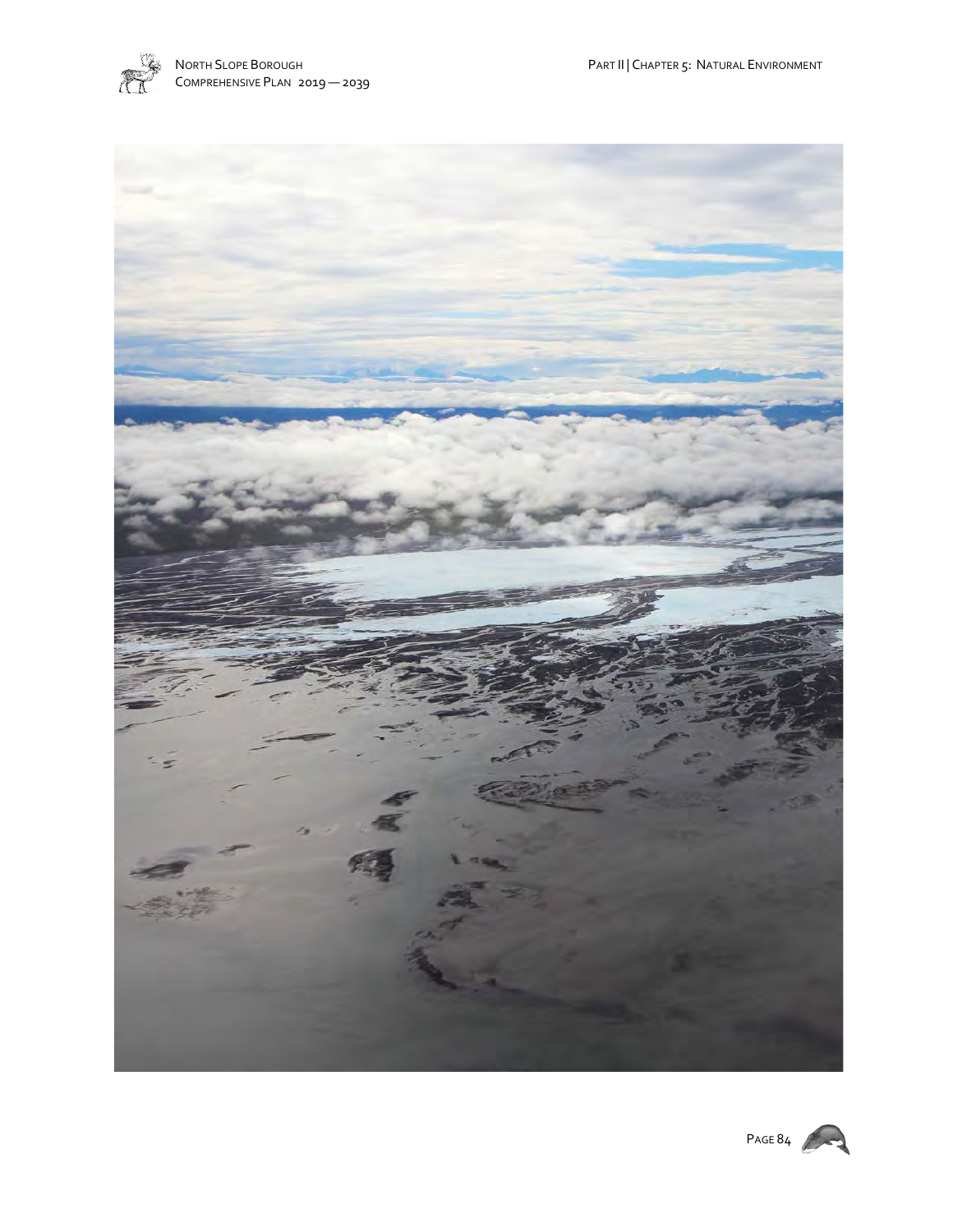NORTH SLOPE BOROUGH<br>COMPREHENSIVE PLAN 2019 — 2039





# **Chapter Five** Natural Environment

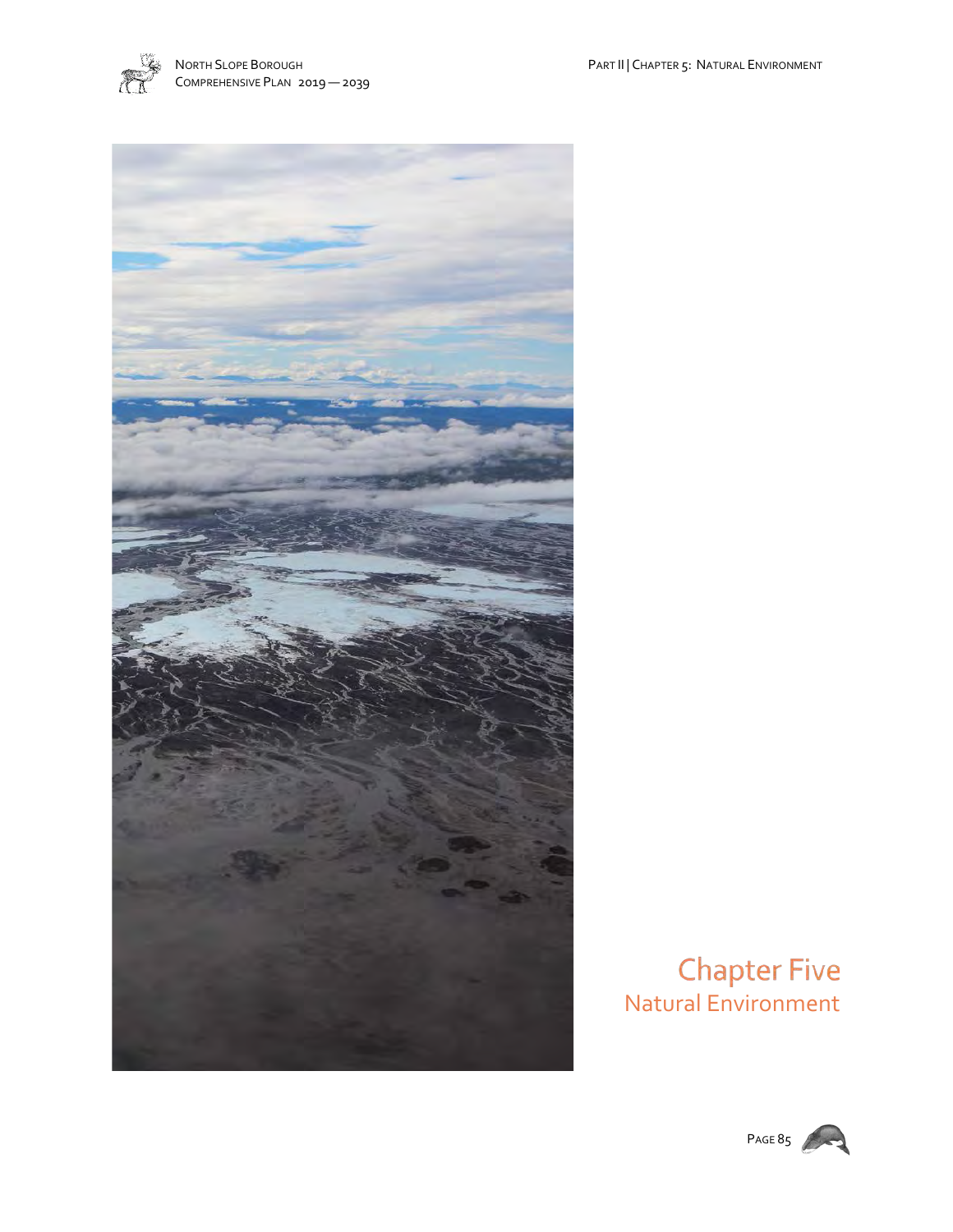

This page is intentionally left blank

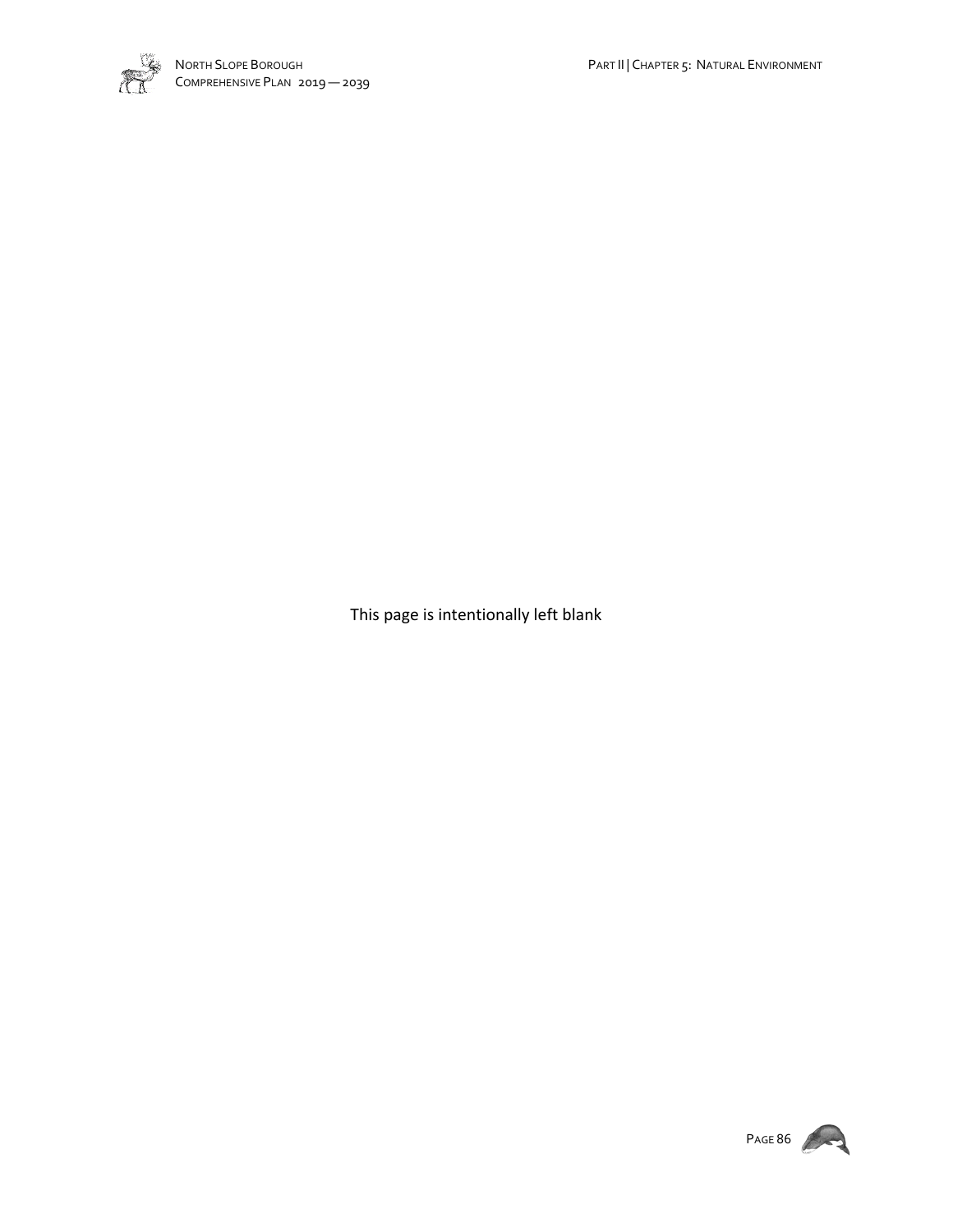# CHAPTER 5: NATURAL ENVIRONMENT

### **GEOGRAPHY**

The North Slope Borough is situated on the Arctic Coastal Plain of Alaska, bound by the Brooks Mountain Range to the south and the Chukchi and Beaufort Seas to the west and north. The Arctic Coastal Plain is a gently rolling, treeless landscape characterized by a wide expanse of flat tundra with thaw lakes, drained lake basins, polygonal pattered ground, pingos, and tussock-laden tundra overlaying permafrost. [77](#page-3-0), [78](#page-3-1)

The NSB encompasses an area of nearly 95,000 square miles, across which eight rural communities are dispersed. The majority of these communities are coastal on the Beaufort or Chukchi seas, with only one community being more than 30 miles from a coastline, Anaktuvuk Pass.<sup>[79](#page-3-2)</sup> Freshwater lakes, streams, and rivers are abundant in the region and support a variety of wildlife.

Some rivers within the NSB have been designated by the U.S. Congress to be Wild and Scenic Rivers, including the Sheenjek, Ivishak, and Wind rivers. The intent of the designation is to safeguard rivers with outstanding natural, cultural, and recreational values in a free-flowing condition for the enjoyment of present and future generations.<sup>80</sup>

l

### VEGETATION AND WETLANDS

Low shrubs, mosses, sedges and lichens cover the North Slope of Alaska. [81](#page-3-4) Arctic Tundra receives little precipitation, but wetlands are abundant due to the impermeable layer of permafrost under the thin tundra soil.<sup>[82](#page-3-5)</sup> Wetlands in the NSB are primarily freshwater emergent wetlands, a grouping which includes wet meadows, marshes, swamps, or bogs, where standing surface water and ice provide habitat for plants that reach through the water to reach air. [83](#page-3-6)

Arctic wetlands provide many useful functions and values. The various ponds, lakes, and drainages of the North Slope regulate runoff through storage in the active layer, slowly releasing water to streams over extended periods. These wetlands retain or distribute sediments, nutrients, and toxicants. When planning future development, careful siting can minimize impacts to higher value wetland areas, where disruptions may adversely affect the habitat of sensitive and important wildlife species, or functions benefitting the community.

<span id="page-3-6"></span><span id="page-3-5"></span>and UMIAQ Environmental. www.north-slope.org/assets/images/uploads/PHO Adopted Comprehensive Plan.pdf.<br><sup>83</sup> U.S. Department of the Interior. U.S. Geological Survey. 1997. Wetland Definitions and Classifications in the Unit



<span id="page-3-0"></span><sup>77</sup> U.S. Department of the Interior. U.S. Geological Survey. 2012. *Changing Arctic Ecosystems: Research to Understand and Project Changes in* 

<span id="page-3-1"></span>Marine and Terrestrial Ecosystems of the Arctic. https://pubs.usgs.gov/fs/2011/3136/.<br><sup>78</sup> CAVM Team. 2003. Circumpolar Arctic Vegetation Map. (1:7,500,000 scale), Conservation of Arctic Flora and Fauna (CAFF) Map No. 1. U Fish and Wildlife Service, Anchorage, Alaska. ISBN: 0-9767525-0-6, ISBN-13: 978-0-9767525-0-9. [www.geobotany.uaf.edu/cavm.](http://www.geobotany.uaf.edu/cavm)<br><sup>79</sup> Google. (n.d.) [Google Earth Pro ruler, Alaska North Slope]. Retrieved June 7, 2018 from Googl

<span id="page-3-3"></span><span id="page-3-2"></span>

<span id="page-3-4"></span>

Fish and Wildlife Service, Anchorage, Alaska. ISBN: 0-9767525-0-6, ISBN-13: 978-0-9767525-0-9. [www.geobotany.uaf.edu/cavm.](http://www.geobotany.uaf.edu/cavm)<br><sup>82</sup> North Slope Borough. 2017. *Point Hope Comprehensive Plan 2017 - 203*7. Prepared for the North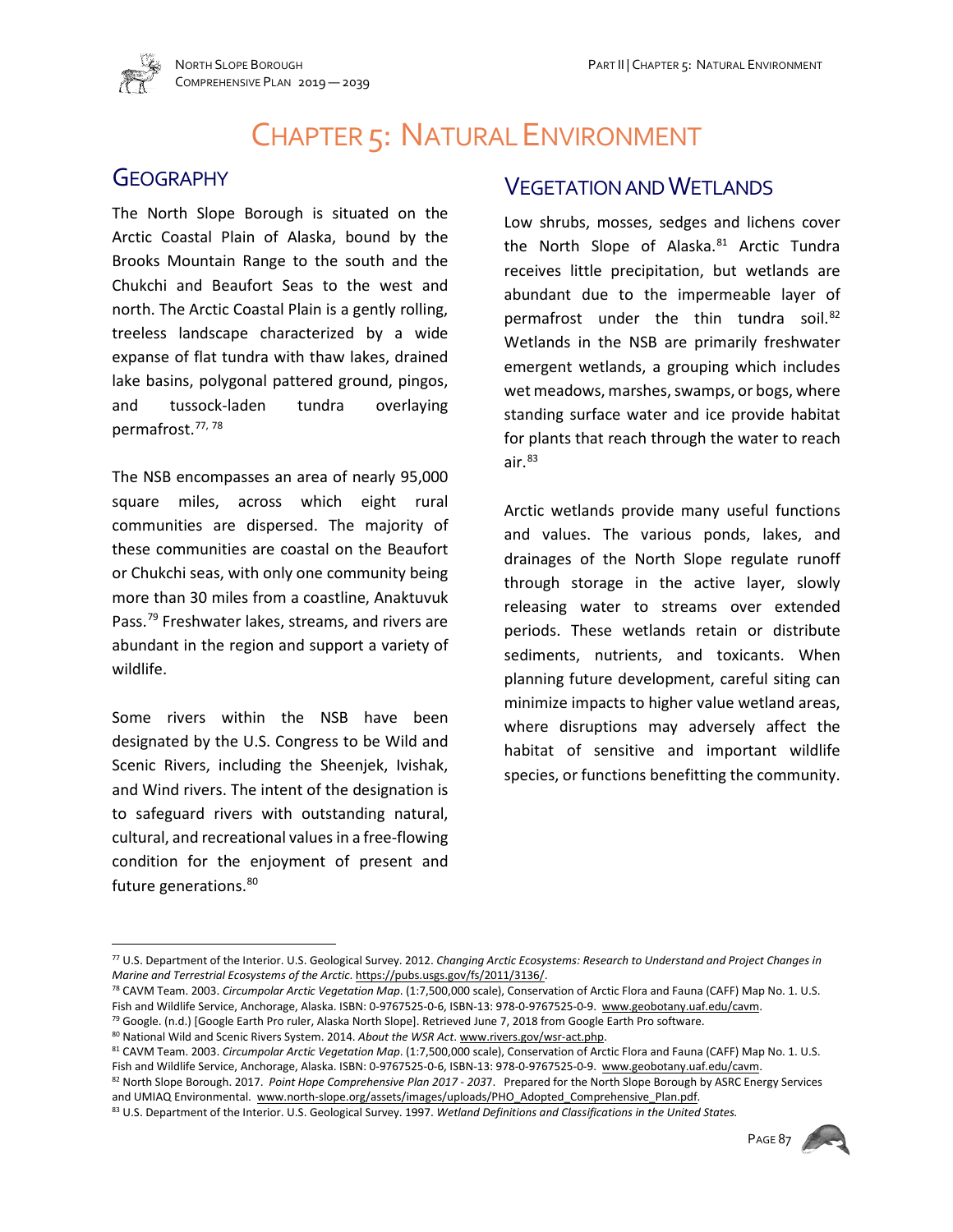

## SOILS/GEOLOGY

Soils in the North Slope Borough are typical of the Arctic Coastal Plain and include fine-grained, organic-rich silt and some sand which has been deposited by rivers.<sup>[84](#page-4-0)</sup> These soils are topped by a thin, peaty tundra mat which supports a variety of vegetation. Surficial geological deposits of coal, marine sand, and bedrock also dot the landscape. Outcroppings of coal have been found in or near the communities of Atqasuk, Point Lay, Nuiqsut, Point Hope, and Anaktuvuk Pass.<sup>[85](#page-4-1)</sup> The NSB's distinctive rolling tundra is formed over a continuous region of deep permafrost.

#### Permafrost

Permafrost is defined as ground (soil or rock and included ice or organic material) that remains at or below 0°C for at least two consecutive years.<sup>[86](#page-4-2)</sup> Thick, continuous permafrost generally exists north of Kotzebue Sound. [87](#page-4-3) In permafrost regions, the uppermost layer of soil that freezes and thaws seasonally is the active layer. The highest moisture content can be found in the active layer. Below the active layer lies the permafrost table; the highest moisture content in the permafrost tends to be found in this layer.<sup>[88](#page-4-4)</sup>

Freeze-thaw cycles of permafrost create polygonal ground patterns which are separated by ice wedges.<sup>[89](#page-4-5)</sup> Also present among soils on the North Slope of Alaska are ice lenses, localized ice formations that often melt at a different rate than the surrounding soil. Coastal bluffs experiencing erosion expose permafrost soils and ice wedges, which are vulnerable to thermal degradation (melting). Climate change accelerates erosion and melting, increasing water movement.

#### Climate

The climate in the Alaskan Arctic is affected by many factors including atmospheric pressure, temperature, geography, wind, humidity, clouds, and precipitation. A tundra climate prevails on the North Slope, with cool and cloudy summers and long cold winters.<sup>90</sup>

Temperatures are moderated by surrounding topography and proximity to marine waters. Flat and treeless tundra means no natural wind barriers or protected valleys where dense cold air can settle as commonly happens in interior Alaska.<sup>[91](#page-4-7)</sup> The average temperature for the year on the North Slope is 25.0°F (-3.9°C). The warmest month, on average, is July with an average temperature of 60.5°F (15.8°C). Freezing temperatures can occur at any time of year, but the coolest month on average is January, with an

<span id="page-4-4"></span>Community Health. [www.cidrap.umn.edu/sites/default/files/public/php/26952/Climate%20Change%20HIA%20Report\\_Point%20Hope\\_0.pdf.](http://www.cidrap.umn.edu/sites/default/files/public/php/26952/Climate%20Change%20HIA%20Report_Point%20Hope_0.pdf) 89 U.S. Department of Agriculture. 1979. *Exploratory Soil Survey of Alaska*.<br>89 U.S. Department

www.adfg.alaska.gov/static/education/educators/curricula/alaskawildlifecurriculum/pdfs/alaskas\_tundra\_wildlife\_curriculum.pdf.



<span id="page-4-0"></span><sup>84</sup> North Slope Borough. 2017. *Point Hope Comprehensive Plan 2017 - 203*7. Prepared for the North Slope Borough by ASRC Energy Services and UMIAQ Environmental. www.north-slope.org/assets/images/uploads/PHO\_Adopted\_Comprehensive\_Plan.pdf. 85 See Chapter 10: Energy of this plan for more information.

<span id="page-4-1"></span>

<sup>86</sup> International Permafrost Association. 2015. *Permafrost Distribution*[. https://ipa.arcticportal.org/publications/occasional-publications/what-](https://ipa.arcticportal.org/publications/occasional-publications/what-is-permafrost)

<span id="page-4-3"></span><span id="page-4-2"></span>is-permafrost.<br><sup>87</sup> Alaskool: Online Material about Alaska Native History, Education, Languages, and Cultures. n.d. *Alaska Native Curriculum and Teacher* Development Project. www.alaskool.org/resources/regional/nw reg pro/permafrost.html.<br><sup>88</sup> Alaska Native Tribal Health Consortium (ANTHC) Center for Climate and Health. 2010. Climate Change in Point Hope, Alaska: Strategies

<span id="page-4-5"></span>

<span id="page-4-6"></span><sup>&</sup>lt;sup>90</sup> National Snow & Ice Data Center. 2018. Arctic Weather and Climate[. https://nsidc.org/cryosphere/arctic-](https://nsidc.org/cryosphere/arctic-meteorology/climate_vs_weather.html)

<span id="page-4-7"></span>[meteorology/climate\\_vs\\_weather.html.](https://nsidc.org/cryosphere/arctic-meteorology/climate_vs_weather.html) **91 State of Alaska. 2001.** Alaska's Tundra and Wildlife.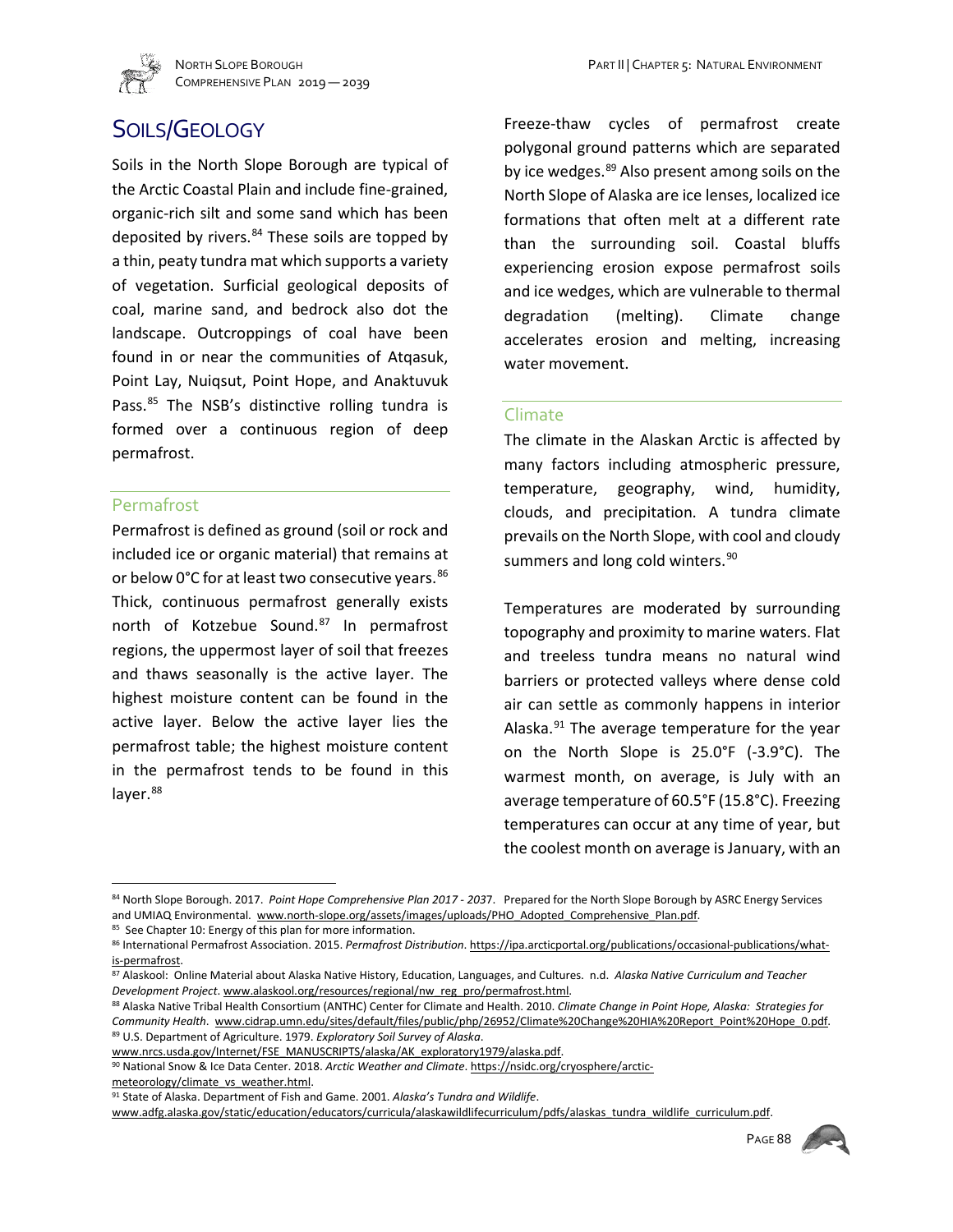

average temperature of -8.5°F (-22.5°C). Inland communities such as Anaktuvuk Pass are influenced by the interior Arctic climate, and register warmer in the summer and cooler in the winter than other coastal communities within the NSB.

The average amount of precipitation for the year is 13.0" (330.2 mm) on Alaska's North Slope. The month with the most precipitation on average is August with 2.4" (61 mm) of precipitation. Winter precipitation generally consists of dry snow, with an average of 46.2" of snow (0 cm). The month with the most snow is October, with 9.2" of snow (23.4 cm). $92$  Many communities within the NSB experience persistent high winds, which can cause issues with snow drifting around infrastructure and melting issues during breakup. [93](#page-5-1) Inversions are also common in the Arctic, when cold air settles close to the ground with warm air on top of it.

#### Air Quality

l

According to ADEC's Air Quality Advisories/Episodes List, there has been only one air quality advisory on the North Slope since 2011.<sup>[94](#page-5-2)</sup> This was issued in July of 2017 due to migration of wildlife smoke from the northern Yukon Flats, and lasted for four days. No additional air quality warnings or episodes were issued from 2011 – 2018.

While air quality advisories on the North Slope have been minimal, rural communities do experience periods of decreased air quality. The 2012 Health Impact Assessment (HIA) notes that the Arctic has unique climate-related factors which can contribute to decreased air quality and increased levels of exposure to air pollution. For example, low temperatures increase incomplete combustion products and create temperature inversions, trapping pollution near homes and people. Residents of North Slope communities have voiced concern regarding airborne particulates from gravel roadways, particularly during strong wind events. These particulates can have negative effects on health, particularly to children and the elderly.<sup>95</sup>

Additionally, the Prudhoe Bay oilfield can impact air quality by diesel combustion and natural gas processing activities. Air quality changes due to development has primarily been voiced as a concern in Nuiqsut, the community closest to the Prudhoe Bay oilfield.<sup>[96](#page-5-4)</sup> A recent study published in Atmospheric Environment used air quality data collected in Utqiaġvik to find that Prudhoe Bay is a significant component of the tiny chemical particles suspended in the air.<sup>[97](#page-5-5)</sup> Additional air quality monitoring stations have been added as recently as 2016.<sup>[98](#page-5-6), [99](#page-5-7)</sup>

<span id="page-5-1"></span>[summary.php3?s=12305&cityname=North+Slope%2C+Alaska%2C+United+States+of+America&units=&set=metric.](http://www.weatherbase.com/weather/weather-summary.php3?s=12305&cityname=North+Slope%2C+Alaska%2C+United+States+of+America&units=&set=metric) 93 North Slope Borough. 2015. Kaktovik Comprehensive Plan. www.north-

<span id="page-5-2"></span>slope.org/assets/images/uploads/APRIL\_2015\_KAK\_Comp\_Plan\_adopted.pdf.<br><sup>94</sup> State of Alaska. Department of Environmental Conservation. 2018. *Complete Air Quality Advisories/Episodes List*.

<span id="page-5-7"></span>www.researchgate.net/publication/266791836 Impact of Oil Development on Air Quality in an Alaska Native Village.



<span id="page-5-0"></span><sup>92</sup> Weatherbase. 2018. *North Slope, Alaska Weather*[. www.weatherbase.com/weather/weather-](http://www.weatherbase.com/weather/weather-summary.php3?s=12305&cityname=North+Slope%2C+Alaska%2C+United+States+of+America&units=&set=metric)

<span id="page-5-3"></span>http://dec.alaska.gov/Applications/Air/airtoolsweb/Advisories.<br><sup>95</sup> North Slope Borough. Department of Health and Social Services. 2012. *Baseline Community Health Analysis Report*. Prepared for the North Slope Borough by Jana McAninch, MD, MPH. www.north-slope.org/assets/images/uploads/BaselineCommunityHealthAnalysisReport.pdf.<br><sup>96</sup> Ibid

<span id="page-5-5"></span><span id="page-5-4"></span><sup>97</sup> Kolesar, K.R., Cellini, J., Peterson, P.K., Jefferson, A., Tuch, T., Birmili, W., Wiedensohler, A. Pratt, K.A. 2017. *Effect of Prudhoe Bay emissions on atmospheric aerosol growth events observed in Utqiabvik (Barrow), Alaska*. Atmospheric Environment, 152, 146-155.

<span id="page-5-6"></span><sup>&</sup>lt;sup>98</sup> Pratt, K.A, Gunsch, M, Kirpes, R.M., Kolesar, K.R., Moffett, C.E., Barrett, T.E., Sheesley, R.J. 2016. *Prudhoe Bay Oilfield Influences on* Atmospheric Particulate Matter (PM) on the North Slope of Alaska. www.boem.gov/D1-Environmental-Pratt.<br><sup>99</sup> Dobson, Jennifer, Ritter, Troy L., Driscoll, David. 2010. Impact of Oil Development on Air Quality in an Alaska Na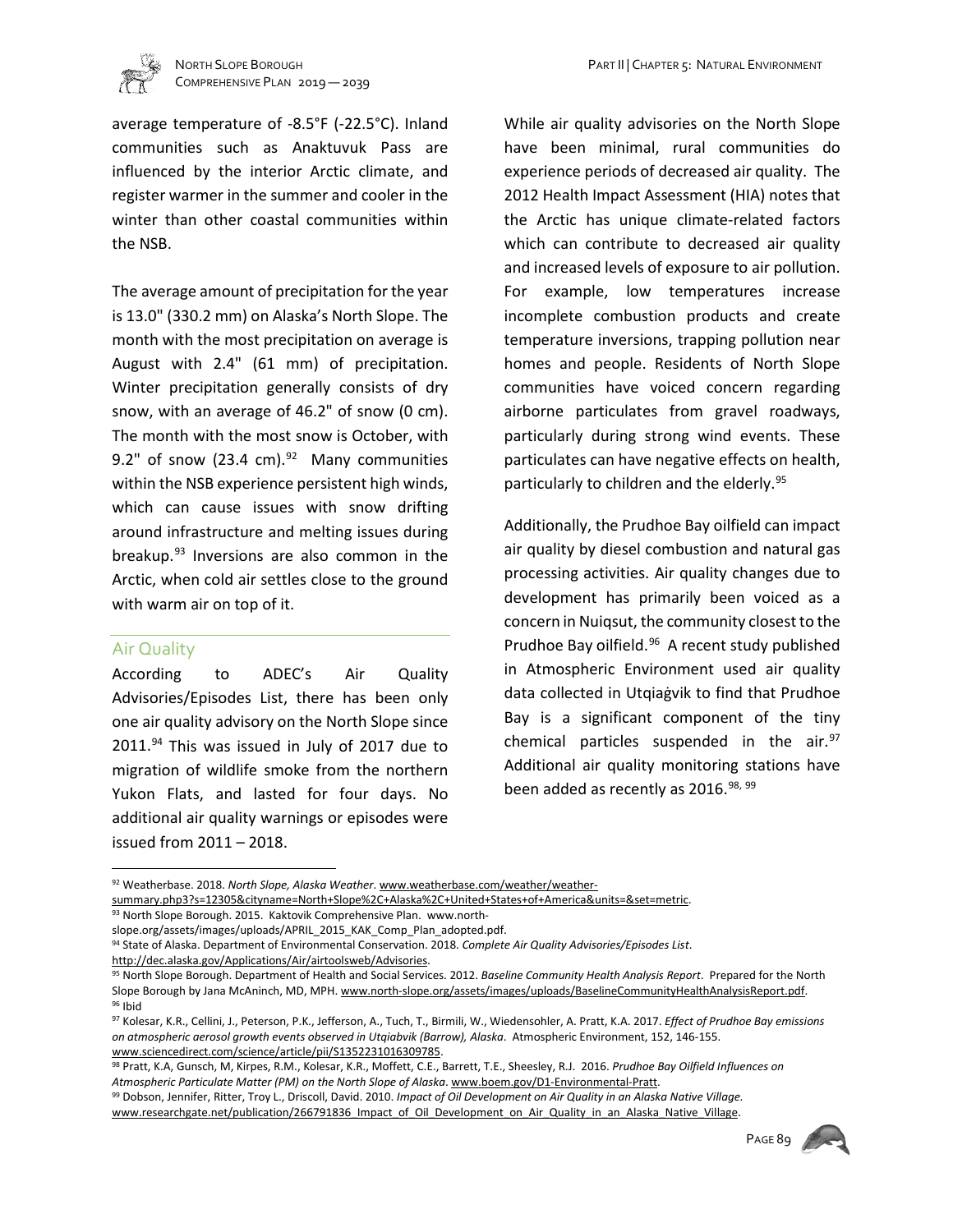

#### Water Quality

The ADEC Alaska Monitoring and Assessment Program conducts aquatic resource surveys across Alaska to measure water quality based on a variety of indicators, including chemical contaminants, macroinvertebrate community structure, and water chemistry. A list of impaired waters is maintained by the ADEC. There are not any impaired water bodies within the NSB included in the ADEC Catalog. However, the Catalog has not been updated since 2010. Across the Northern Region, surveys have been completed on Arctic Wetlands (2011) and Arctic Lakes (2013), among other more targeted location surveys. Both surveys showed overall water quality as good.<sup>[100](#page-6-0)</sup> Waterbodies near human activity, contaminated sites, or other potential pollution sources may experience longterm or seasonal contamination, and need to be tested on an individual basis. Water quality testing is required for any drinking water source, and the ADEC Drinking Water Program ensures drinking water sources are compliant with state and federal drinking water regulations.<sup>[101](#page-6-1)</sup> More advanced testing techniques may identify newly recognized contaminants, which may be present in village water sources.

### **WILDLIFE**

The North Slope Borough is abundant with wildlife. Migratory birds, land mammals, marine mammals, invertebrates, and fish find habitat in the lands and waters of northern Alaska, and provide subsistence resources to residents.

Migratory birds travel to coastal breeding areas in late March through early May where feeding, breeding, and nesting takes place in arctic bays, lagoons, and river outlets. For the duration of the brief summer, the North Slope is home to millions of birds, including seabirds, waterfowl, shorebirds, songbirds, and upland birds and raptors. <sup>[102](#page-6-2), [103](#page-6-3)</sup>

Wetland and upland habitats support land mammals including caribou, muskox, arctic and red fox, wolf, wolverine, arctic and ground squirrel, among many others. Land mammals are adapted to their arctic environments and have unique ways of dealing with the cold environment, such as migrating out of the arctic, conservation of energy or hibernation, and circulatory system adaptations. [104](#page-6-4) 

There are four major caribou herds on the North Slope, including the Teshekpuk Lake Herd, Central Arctic Herd, Western Arctic Herd, and Porcupine Herd. These herds migrate between their southern winter grounds to northern

www.newsminer.com/features/outdoors/animals-do-different-things-to-survive-winter-in-alaska/article\_866180aa-465b-5c0c-94e2- 0f89e5c3f41b.html.



<span id="page-6-0"></span><sup>100</sup> State of Alaska. Department of Environmental Conservation. 2018. *Water Quality Reports*. https://dec.alaska.gov/water/waterquality/reports.<br><sup>101</sup> State of Alaska. Department of Environmental Conservation. 2018. *Drinking Water Program Overview*.

<span id="page-6-1"></span>

<span id="page-6-2"></span>https://dec.alaska.gov/eh/dw/overview/.<br><sup>102</sup> Chance, Norman. 2009. *Arctic National Wildlife Refuge Special Report – Birds in the Refuge.* 

<span id="page-6-3"></span>http://arcticcircle.uconn.edu/ANWR/anwrbirds.html.<br><sup>103</sup> North Slope Borough. 2018. *Common Birds on the North Slope*. www.north-slope.org/departments/wildlife-management/studies-andresearch-projects/migratory-birds/birds-on-north-slope.<br><sup>104</sup> Mowry, Tim. 2010. Fairbanks News Miner. *Animals do different things to survive winter in Alaska*.

<span id="page-6-4"></span>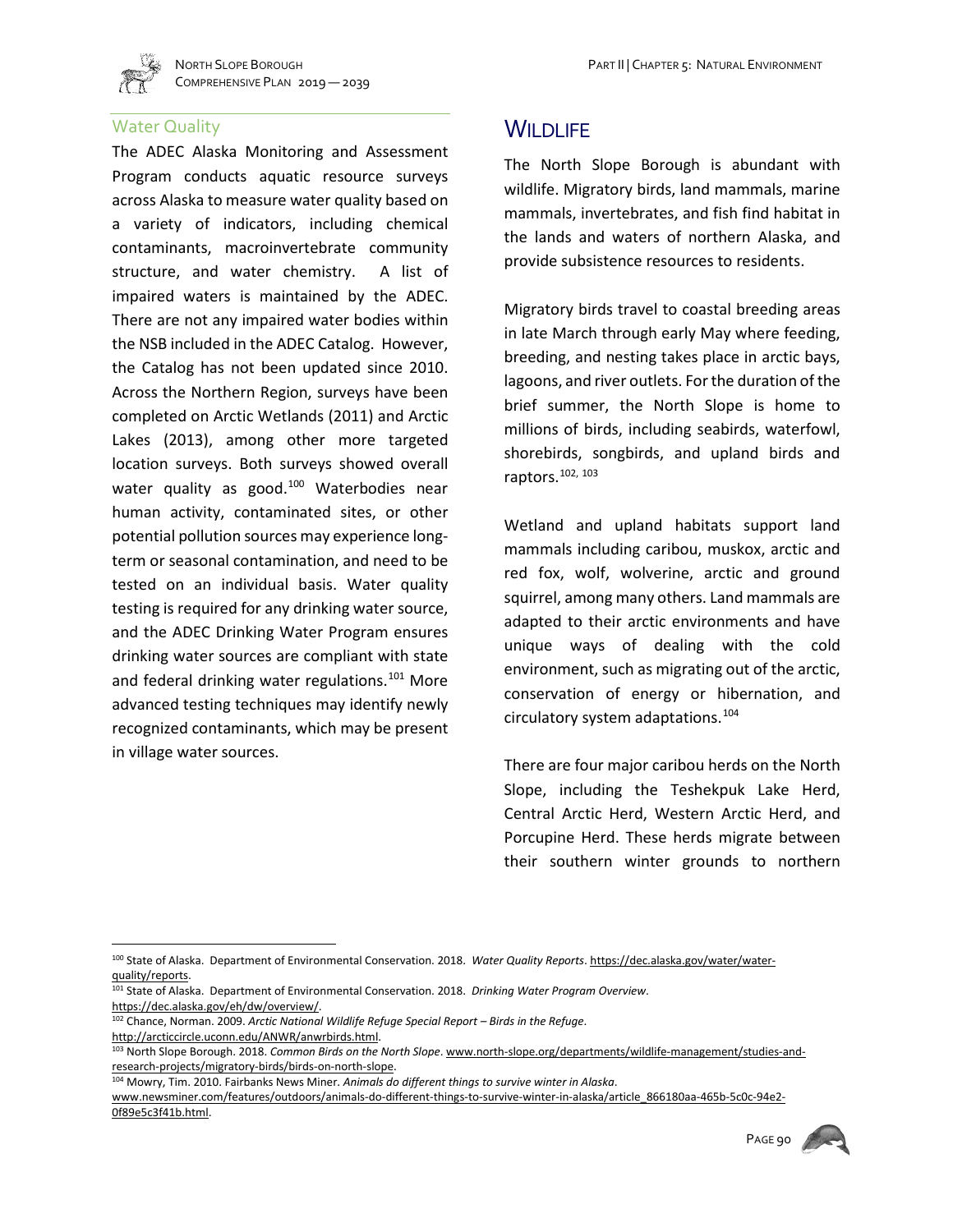

coastal summer grounds to forage, calve, and for insect relief. [105](#page-7-0)

Marine mammals including the bowhead, beluga, and gray whale, ringed, bearded, and spotted seal, walrus, and polar bear are found in the waters and coastal environments of the Beaufort and Chukchi Seas. Marine mammals are highly important to the marine ecosystem and are valued for their vast subsistence resources. Food resources for marine mammals are varied and include fish, benthic invertebrates, and other marine mammals. [106](#page-7-1)

Fish, both marine and freshwater, inhabit Alaska's North Slope. Fish commonly found in the Beaufort and Chukchi Seas include multiple species of cod, flounder, cisco, and whitefish, as well as sculpin, herring, and smelt.<sup>[107](#page-7-2)</sup> Additionally, many rivers which drain into the Chukchi or Beaufort Seas and their tributaries provide spawning and rearing habitat for anadromous fish species. Anadromous fish are fish which spend portions of their life cycle in both fresh and salt waters. [108](#page-7-3) 

#### Protected Species

l

Wildlife species can be protected by many different agencies and regulations. Key regulations affecting NSB wildlife and use thereof are outlined in this section, however this is not an exhaustive list. Traditional Knowledge of wildlife populations growing or declining can influence protections taken by subsistence users. Hunting, trapping, and fishing regulations, as well as land ownership and special designation of lands may also apply.

All thirteen great whales, including bowhead, are protected by the International Whaling Commission. Bowhead hunts are regulated by a catch limit imposed by the IWC. The Commission estimates that subsistence hunts take less than one percent of the stock of bowhead whales per year. [109](#page-7-4) The Alaska Eskimo Whaling Commission (AEWC) advocates for subsistence whaling rights of Alaska Eskimos and the protection of habitat of the bowhead whale.

At the federal level, the Migratory Bird Treaty Act (MBTA) (1918), the Marine Mammal Protection Act (MMPA) (1972), and the Endangered Species Act (ESA) (1973) apply to certain and specific wildlife species found within the NSB. Species may experience protection under more than one federal regulation.

All native birds in Alaska except grouse and ptarmigan are federally protected under the MBTA, which prohibits the "take" of migratory birds, their feathers, or their nests. The exception is the Willow ptarmigan, which is protected as a species of least concern. "Take" means to harass, harm, pursue, hunt, shoot, wound, kill, capture, or collect, or to attempt to engage in any such conduct.<sup>[110](#page-7-5)</sup> In 1997, the U.S. Congress ratified treaty amendments that made



<span id="page-7-0"></span><sup>105</sup> State of Alaska. Department of Fish and Game. 2014. *Alaska Fish and Wildlife News August 2014*.

<span id="page-7-1"></span>

www.adfg.alaska.gov/index.cfm?adfg=wildlifenews.view\_article&articles\_id=678. 106 U.S. Department of Commerce. National Oceanic and Atmospheric Administration. 2018. *Marine Mammal Laboratory.* 106 U.S. Department of Comme

<span id="page-7-2"></span>www.afsc.noaa.gov/nmml/education/science/studymm4eat.php.<br><sup>107</sup> North Slope Borough. 2018. *Common Fish on the North Slope*. www.north-slope.org/departments/wildlife-management/studies-andresearch-projects/fish/common-fish-north-slope.<br><sup>108</sup> State of Alaska. Department of Fish and Game. 2018. *Anadromous Waters Catalog*.

<span id="page-7-4"></span><span id="page-7-3"></span>http://extra.sf.adfg.state.ak.us/FishResourceMonitor/?mode=awc.<br><sup>109</sup> International Whaling Commission. 2015. Aboriginal Subsistence Whaling. https://iwc.int/aboriginal.<br><sup>110</sup> U.S. Department of the Interior. U.S. Fish and

<span id="page-7-5"></span>www.fws.gov/midwest/endangered/glossary/index.html.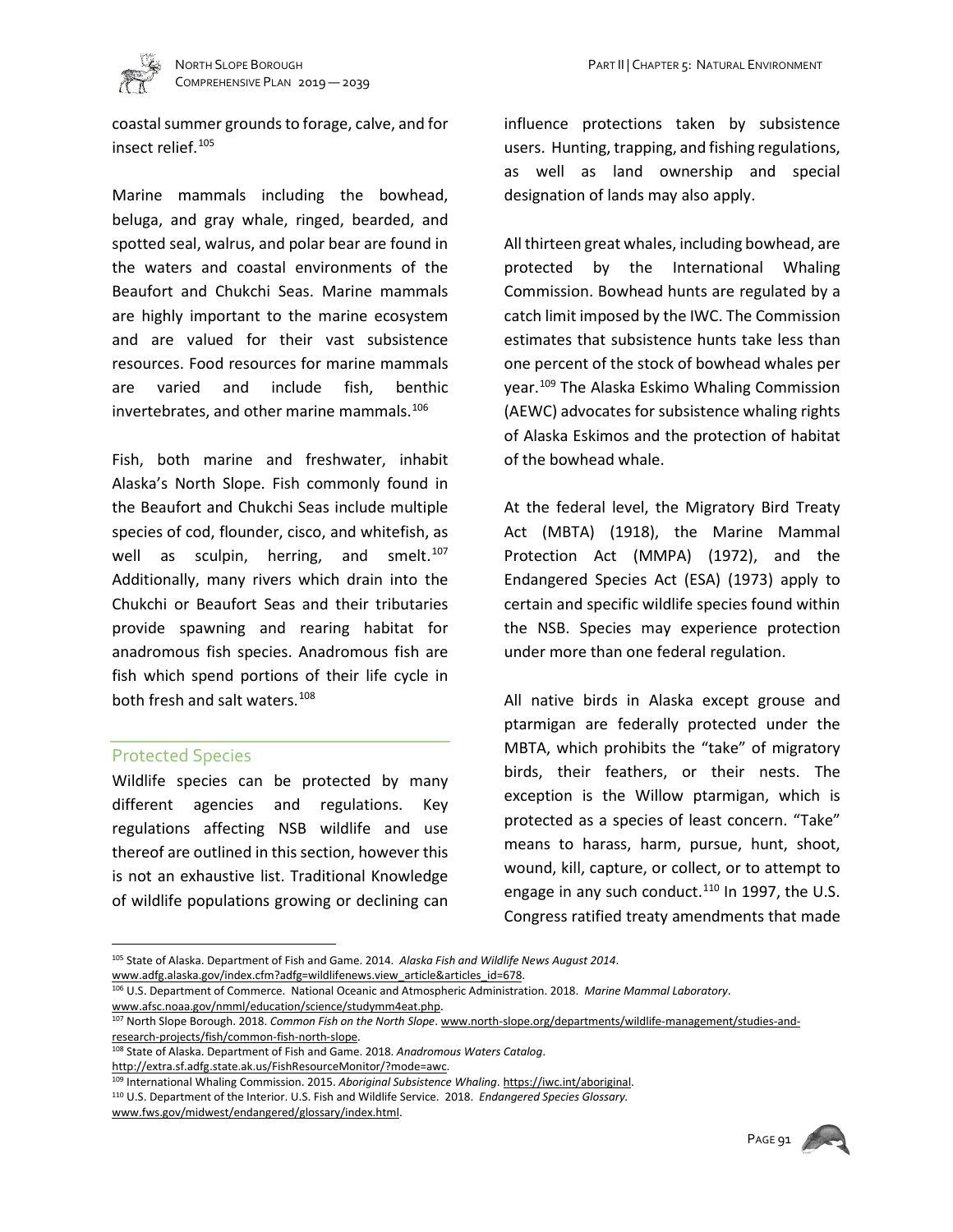

it legal for residents of villages within subsistence harvest areas to take migratory waterfowl for subsistence during the traditional spring season. The amendments also required that a meaningful role be provided to Alaska Natives in the development and implementation of regulations affecting the non-wasteful taking of migratory birds, leading to the formation of the Alaska Migratory Bird Co-Management Council. Subsistence migratory bird regulations are now developed annually by the USFWS based on recommendations of the Alaska Migratory Bird Co-Management Council.<sup>111</sup>

The MMPA protects all marine mammals, with jurisdiction shared between NOAA Fisheries (also known as the National Marine Fisheries Service or NMFS) for seals, sea lions, whales, dolphins, and porpoises, and the USFWS for sea otter, polar bear, and walrus.<sup>[112](#page-8-1)</sup> Like the MBTA, the MMPA makes it illegal to "take" marine mammals without a permit. [113](#page-8-2) The MMPA includes an exemption for Alaska Natives living on the coast of the North Pacific an exemption, which allows for the non-wasteful harvest of marine mammals for subsistence and for creating and selling handicrafts and clothing. [114](#page-8-3) 

The ESA also prohibits "take" of listed species, but additionally restricts transportation and selling of listed species and their parts, prohibits federal activities which jeopardize their continued existence or adversely modifying their habitat, and mandates development and implementation of recovery plans. [115](#page-8-4)A species is

considered endangered if in danger of extinction throughout all or a significant portion of its range, and considered threatened if likely to become endangered within the foreseeable future. [116](#page-8-5) The ESA includes an exemption for Alaska Natives which allows taking of listed species when the taking is primarily for subsistence purposes and it doesn't negatively affect the listed species. Specific information regarding ESA-listed species within the NSB is included in the following section.

At the state level, the Alaska Department of Fish and Game (ADF&G) is the main entity involved with in wildlife protections. ADF&G maintains hunting, trapping, and fishing regulations for the entire State of Alaska. Additionally, ADF&G maintains the Catalog of Waters Important for the Spawning, Rearing, or Migration of Anadromous Fishes for the State of Alaska (the Catalog). Under Alaska Statute 16.05.871, listing in the Catalog requires ADFG approval should any agency or person wish to construct a hydraulic project or use, divert, obstruct, pollute, or change the natural flow or bed of listed rivers, or to use wheeled, tracked, or excavating equipment or log-dragging equipment in the bed of listed rivers.

#### Threatened and Endangered Species

The North Slope Borough Department of Wildlife Management facilitates sustainable harvests and monitors populations of fish and wildlife species through research, leadership, and advocacy from local to international levels. Additionally, the

<span id="page-8-5"></span><sup>116</sup> U.S. Department of the Interior. U.S. Fish and Wildlife Service. 2017. *Endangered Species Act: An Overview.* [www.fws.gov/endangered/laws](http://www.fws.gov/endangered/laws-policies/)[policies/.](http://www.fws.gov/endangered/laws-policies/)



<span id="page-8-0"></span><sup>111</sup> U.S. Department of the Interior. 2018. *Federal Subsistence Management Program.* www.doi.gov/subsistence.  $112$  Ibid

<span id="page-8-2"></span><span id="page-8-1"></span><sup>113</sup> Marine Mammal Center. 2018. *Marine Mammal Protection Act.* [www.marinemammalcenter.org/what-we-do/rescue/marine-mammal](http://www.marinemammalcenter.org/what-we-do/rescue/marine-mammal-protection-act.html)[protection-act.html.](http://www.marinemammalcenter.org/what-we-do/rescue/marine-mammal-protection-act.html) 

<span id="page-8-3"></span><sup>114</sup> U.S. Department of the Interior. 2018. *Federal Subsistence Management Program.* www.doi.gov/subsistence.

<span id="page-8-4"></span><sup>115</sup> U.S. Department of the Interior. 2018. U.S. Fish and Wildlife Service. 2018. *Endangered Species Listing.* [www.fws.gov/alaska/fisheries/endangered/listing.htm.](http://www.fws.gov/alaska/fisheries/endangered/listing.htm)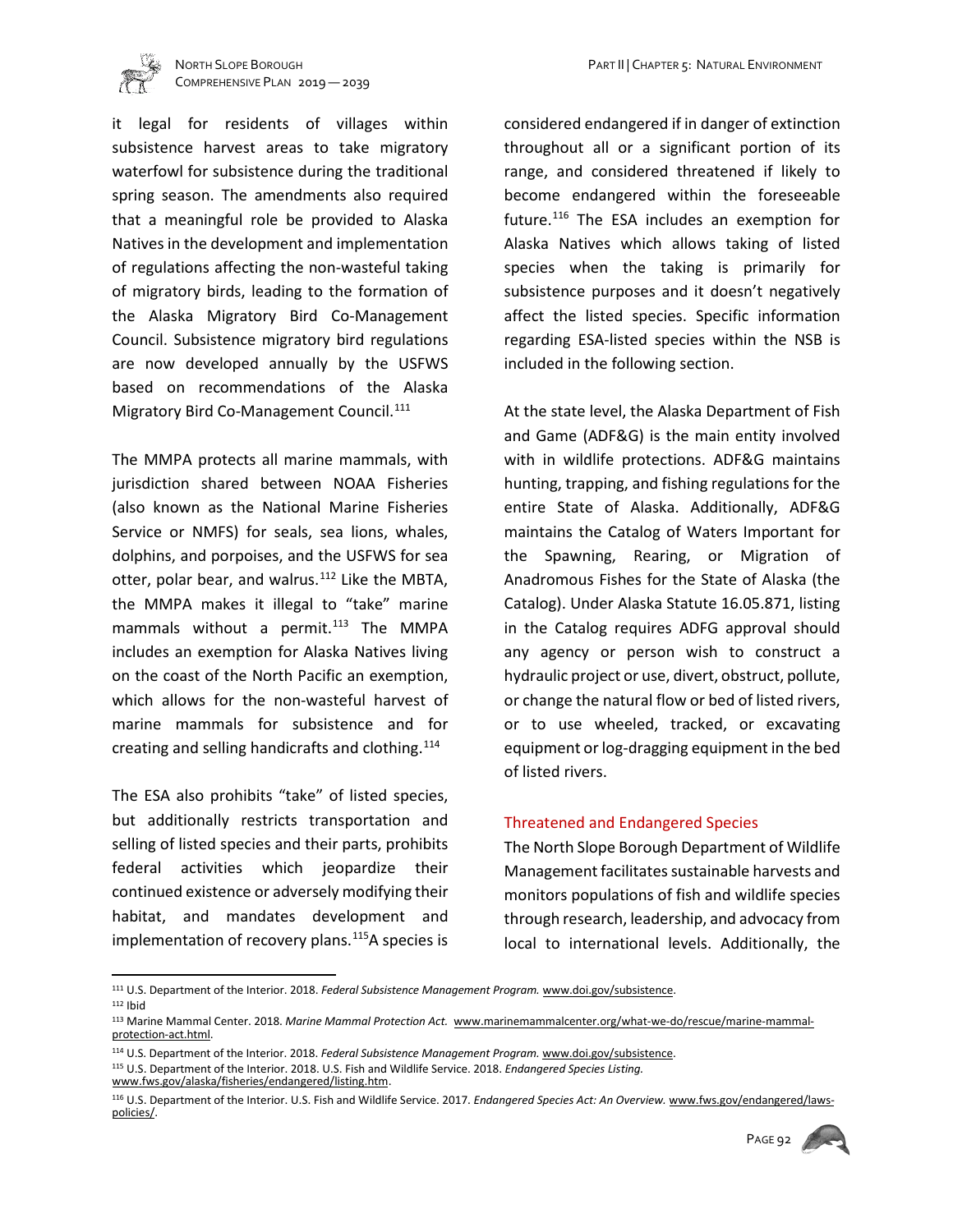

Department of Wildlife Management encourages borough resident participation in the management of wildlife resources by keeping the resources at healthy population levels, essential to successful subsistence harvests.[117](#page-9-0)

The Endangered Species Act (1973) requires federal agencies work to conserve threatened and endangered species and the habitats on which they depend. The goal is to protect and recover imperiled species and their habitats. The NSB and surrounding waters provide habitat to

eight species which are listed as threatened or endangered. The Pacific Walrus is currently a candidate for listing under the ESA, which means that the USFWS has sufficient information to propose them as threatened or endangered but development of the proposed listing is precluded due to higher priority actions.<sup>[118](#page-9-1)</sup> Table 12 shows the ESA status of the eight listed species. The Eastern North Pacific Distinct Population Segment (DPS) of Gray Whales were previously listed as endangered but were delisted in 1994 due to recovery. [119](#page-9-2)

#### Table 12: NSB Endangered Species Status

| <b>Species Common Name</b>            | <b>ESA Status</b>             | <b>Jurisdiction</b> | <b>Additional Protections</b>                         |
|---------------------------------------|-------------------------------|---------------------|-------------------------------------------------------|
| <b>Bearded Seal (Beringia</b><br>DPS) | <b>Threatened</b>             | <b>NOAA</b>         | <b>MMPA Depleted</b><br>ADF&G                         |
| <b>Bowhead Whale</b>                  | Endangered                    | <b>NOAA</b>         | <b>MMPA Depleted</b><br><b>IWC Protected</b><br>ADF&G |
| <b>Eskimo Curlew</b>                  | Endangered-<br>may be extinct | <b>USFWS</b>        | <b>MBTA</b><br>ADF&G                                  |
| <b>Polar Bear</b>                     | <b>Threatened</b>             | <b>USFWS</b>        | <b>MMPA Protected</b><br>ADF&G                        |
| <b>Ringed Seal (Arctic DPS)</b>       | <b>Threatened</b>             | <b>NOAA</b>         | <b>MMPA Depleted</b><br>ADF&G                         |
| <b>Spectacled Eider</b>               | <b>Threatened</b>             | <b>USFWS</b>        | <b>MBTA</b><br>ADF&G                                  |
| Steller's Eider                       | <b>Threatened</b>             | <b>USFWS</b>        | <b>MBTA</b><br>ADF&G                                  |

The ESA requires the designation of critical habitat for a listed species when it is "prudent and determinable."[120](#page-9-3) Critical habitat areas are essential to the conservation of a species, and

designation of critical habitat affects federal agency actions or federally funded or permitted actions within the designated area. Of the ESA‐ listed species with range in the NSB, two have

<span id="page-9-3"></span><sup>120</sup> U.S. Department of the Interior. U.S. Fish and Wildlife Service. 2013. *ESA Basics*. [www.fws.gov/endangered/esa](http://www.fws.gov/endangered/esa-library/pdf/ESA_basics.pdf)-library/pdf/ESA\_basics.pd



<span id="page-9-1"></span><span id="page-9-0"></span><sup>117</sup> North Slope Borough. 2018. *Department of Wildlife Management.* www.north‐slope.org/departments/wildlife‐management. <sup>118</sup> U.S. Department of the Interior. U.S. Fish and Wildlife Service. 2017. *Candidate Species: Section 4 of the Endangered Species Act.* www.fws.gov/endangered/esa-[library/pdf/candidate\\_species.pdf.](http://www.fws.gov/endangered/esa-library/pdf/candidate_species.pdf)

<span id="page-9-2"></span><sup>&</sup>lt;sup>119</sup> U.S. Department of the Interior. U.S. Fish and Wildlife Service. 1994. 50 CFR Part 17: Final Rule to Remove the Eastern North Pacific *Population of the Gray Whale From the List of Endangered Wildlife.* [https://ecos.fws.gov/docs/federal\\_register/fr2597.pdf.](https://ecos.fws.gov/docs/federal_register/fr2597.pdf)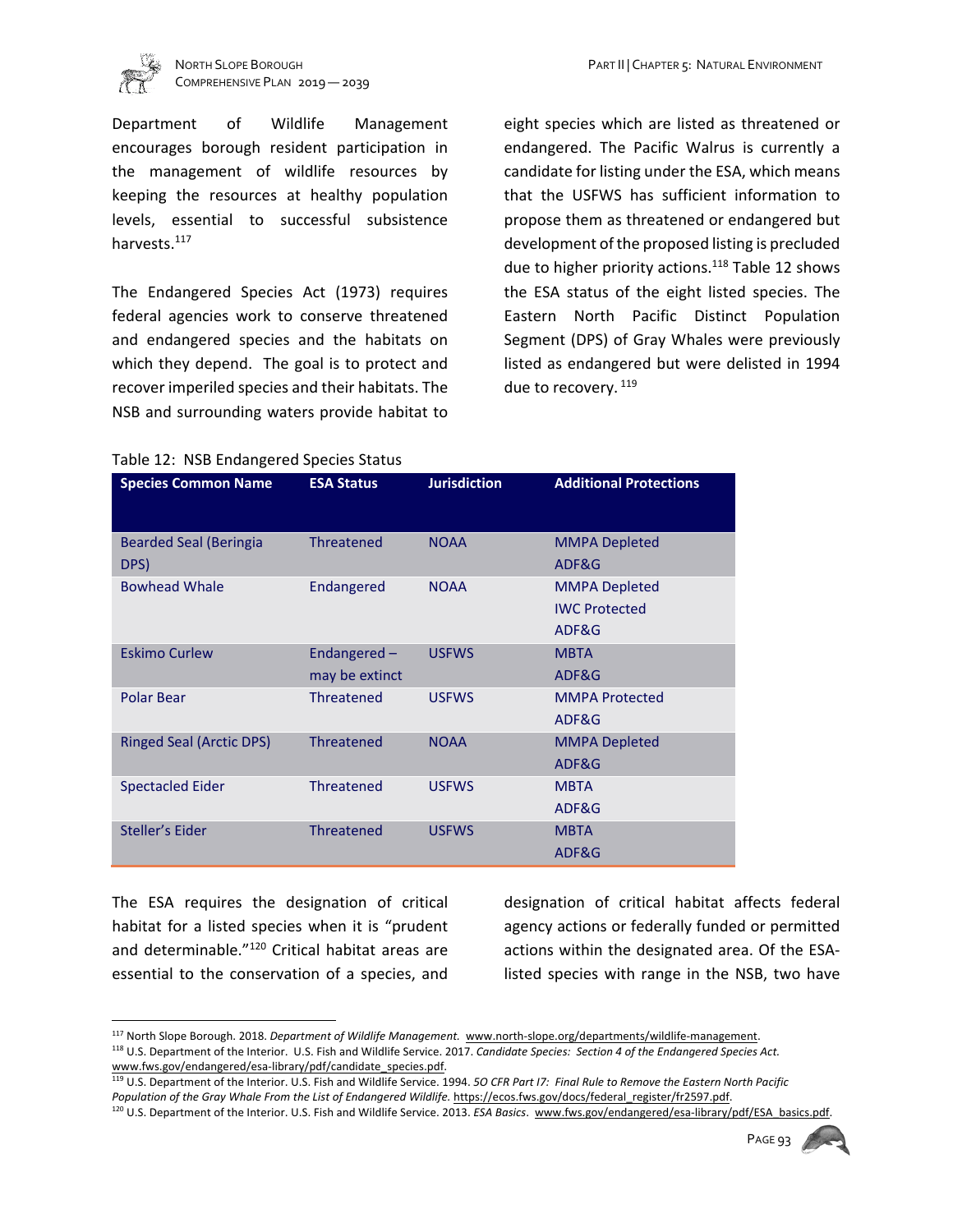

designated critical habitat within the NSB: Steller's eider and polar bear, shown in Map 4. Critical habitat for the Arctic Ringed Seal is currently proposed.

Three distinct types of critical habitat currently exist for polar bear: sea ice habitat, terrestrial denning habitat, and barrier island habitat. Sea ice critical habitat provides for bear feeding, breeding, denning, and movement. Barrier island critical habitat encompasses offshore islands offset from the mainland coast of Alaska. Areas within one mile of the barrier islands is known as the no-disturbance zone. According to the USFWS, a one mile distance was chosen because female polar bears were shown to react to snow machine traffic within this distance, and adult females are the most important age and sex class in the population.<sup>[121](#page-10-0)</sup> The barrier island habitat and no-disturbance zone exclude the coastal townsites of Kaktovik and Utqiaġvik.

Both the spectacled eider and Steller's eider are listed as threatened under the ESA. After departure from their nesting and breeding grounds in the late summer and fall, both Steller's and spectacled eiders migrate south through the Chukchi Sea to southwest Alaska to molt and winter. Spectacled eiders gather along the Chukchi and Bering Sea coasts to molt in very large flocks of over 80,000 individuals. Critical habitat has been designated by USFWS in areas where eiders congregate during breeding, molting, wintering, and spring staging. One of the areas designated as critical habitat is Ledyard Bay, one of the primary molting grounds for female spectacled eiders breeding on the North Slope.

Point Lay Walrus Haulout Photos courtesy of Bill Tracey, Sr.



The Arctic DPS of ringed seal (arctic ringed seal) offer important subsistence resources and are prey for other protected species including the polar bear. In 2014, NOAA Fisheries proposed the Alaska coastline and Exclusive Economic Zone (EEZ) from the Beaufort Sea south to Cape Avinof be designated as critical habitat for the arctic ringed seal. The proposed critical habitat provides sea ice conditions that are essential for the survival of arctic ringed seals. This critical habitat has not yet been adopted and finalized into regulation. [122](#page-10-1)

<span id="page-10-1"></span>*under the Endangered Species Act.* [https://alaskafisheries.noaa.gov/pr/ice-seals.](https://alaskafisheries.noaa.gov/pr/ice-seals) 



<span id="page-10-0"></span><sup>&</sup>lt;sup>121</sup> U.S. Department of the Interior. U.S. Fish and Wildlife Service. 2010. *50 CFR Part 17: Designation of Critical Habitat for the Polar Bear in the* United States. www.fws.gov/home/feature/2010/pdf/Polar Bear Critical Habitat Designation 11-22-2010OFR.pdf.<br><sup>122</sup> U.S. Department of Commerce. National Oceanic and Atmospheric Administration. 2018. Proposed Critical Habita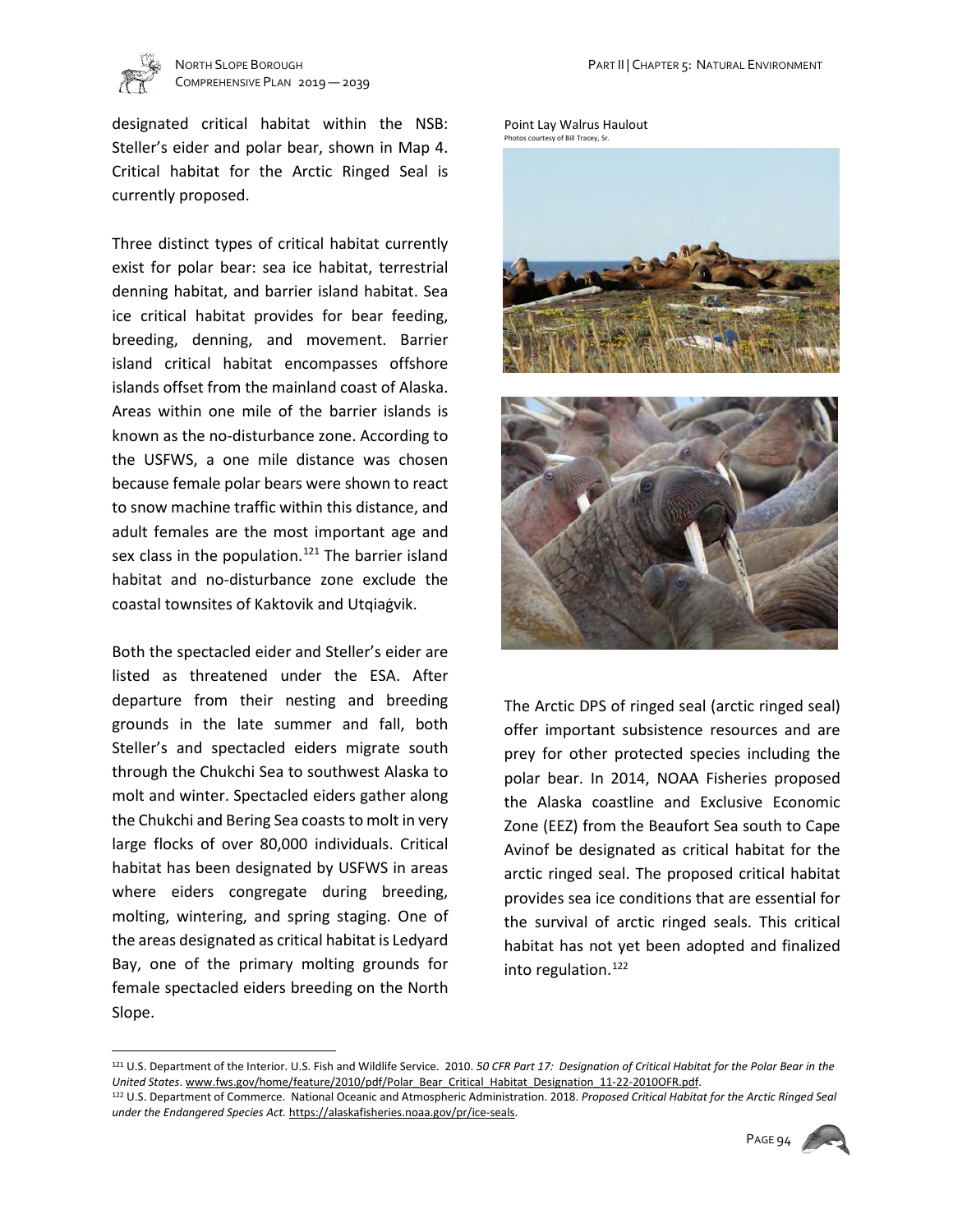

Pacific walrus use Chukchi Sea waters for foraging and transiting, and are currently a candidate for listing under the ESA. Walrus are known to haulout in large numbers to rest in many locations along the Chukchi Sea coastline, including near Point Lay. Large herds of walrus at a haulout can panic and stampede if disturbed. Due to receding sea ice, walrus spend more time at terrestrial haulouts where calves and young can suffer increased mortality due to stampeding.<sup>[123](#page-11-0)</sup> During times when walrus are hauled out on ice near Point Lay, the Native Village of Point Lay, in partnership with the USFWS and other federal organizations, have requested that the media and tourists refrain from visiting the community to view the walruses. The Native Village of Point Lay has redirected subsistence hunters from haulouts, and even rerouted local airline flights to avoid causing mortality due to stampede.<sup>[124](#page-11-1)</sup>

<span id="page-11-1"></span><sup>124</sup> U.S. Department of the Interior. U.S. Fish and Wildlife Service. 2017. *Pacific Walruses Haul Out Near Point Lay Earlier Than in Previous Years.* [www.fws.gov/news/ShowNews.cfm?ref=pacific-walruses-haul-out-near-point-lay-earlier-than-in-previous-years-&\\_ID=36121.](http://www.fws.gov/news/ShowNews.cfm?ref=pacific-walruses-haul-out-near-point-lay-earlier-than-in-previous-years-&_ID=36121) 



<span id="page-11-0"></span><sup>123</sup> Udevitz, Mark S., Taylor, R.L., Garlich-Miller, J.L., Quakenbush, L.T., Snyder, J.A. 2013. *Potential Population-Level Effects of Increased Haulout-Related Mortality of Pacific Walrus Calves*[. www.fws.gov/alaska/fisheries/mmm/walrus/](http://www.fws.gov/alaska/fisheries/mmm/walrus/)

pdf/Effects%20of%20increased%20haulout%20mortality%20of%20calves%20%20Polar%20Biol%202012.pdf.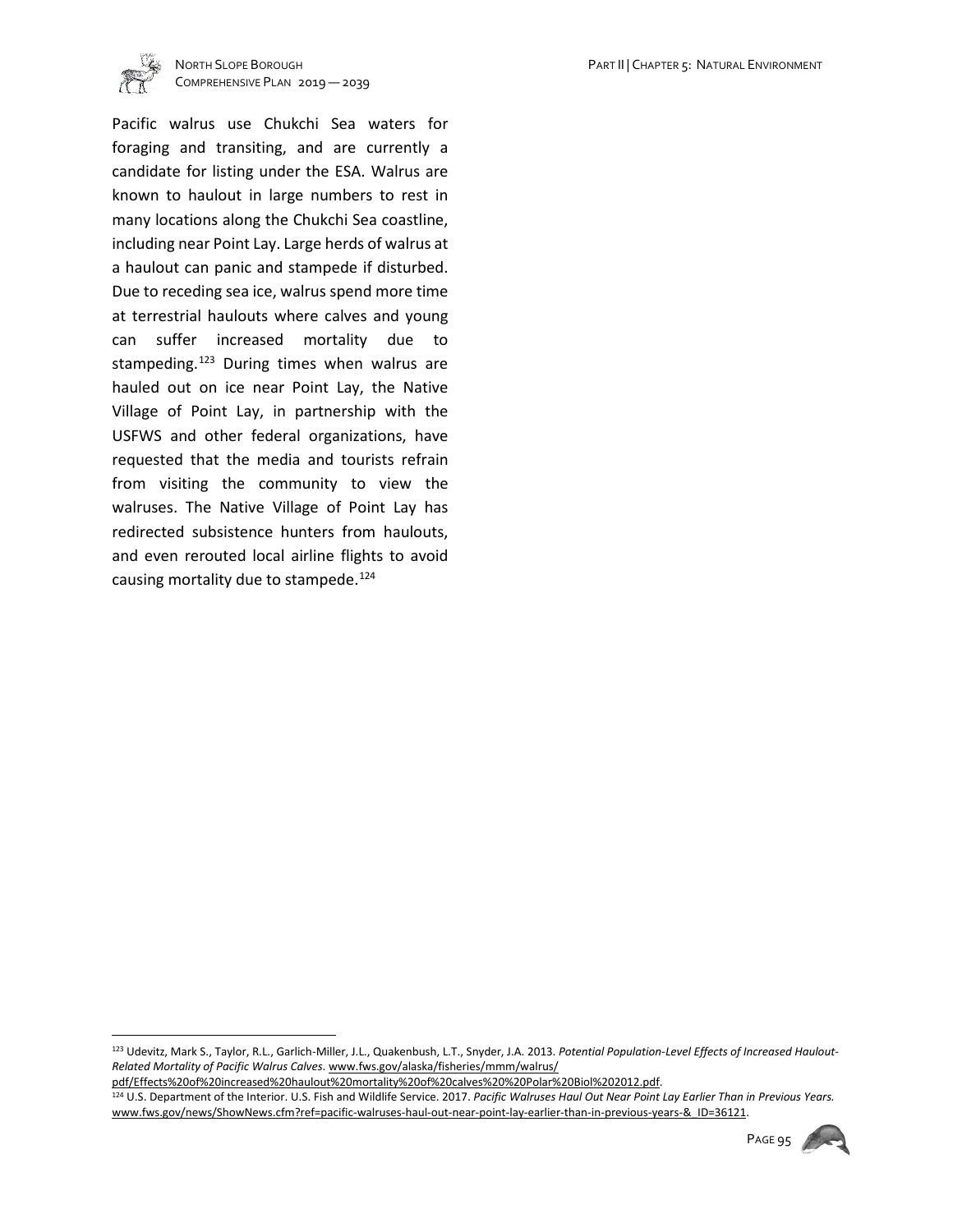



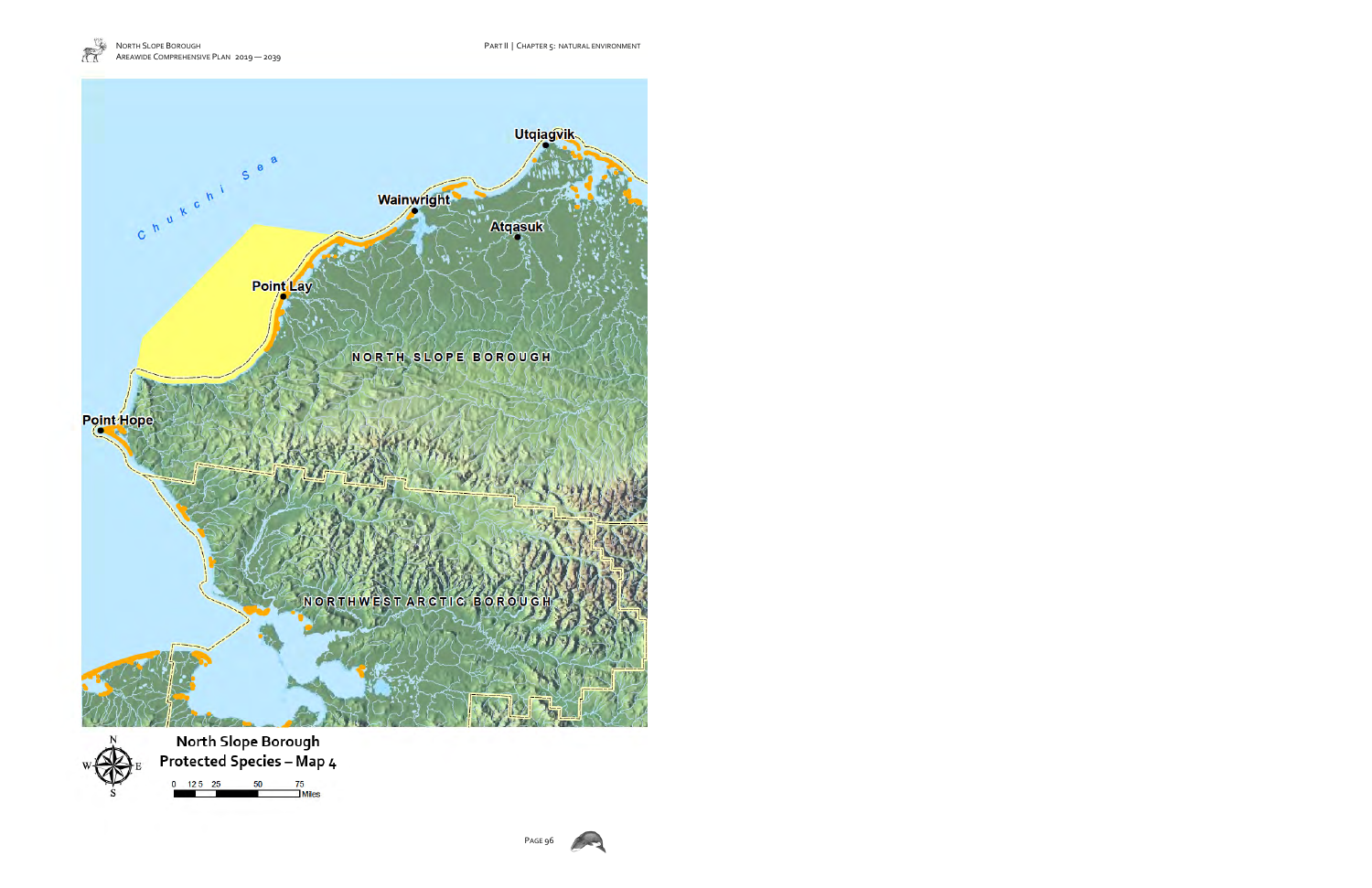

**Exploration Boundaries** 

- Polar Bear Barrier Island Critical Habitat Spectacled Eider Ledyard Bay Critical Habitat
- Polar Bear Critical Habitat and Arctic Ringed Seal **Critical Habitat**
- NSB Communities **O** Industrial Center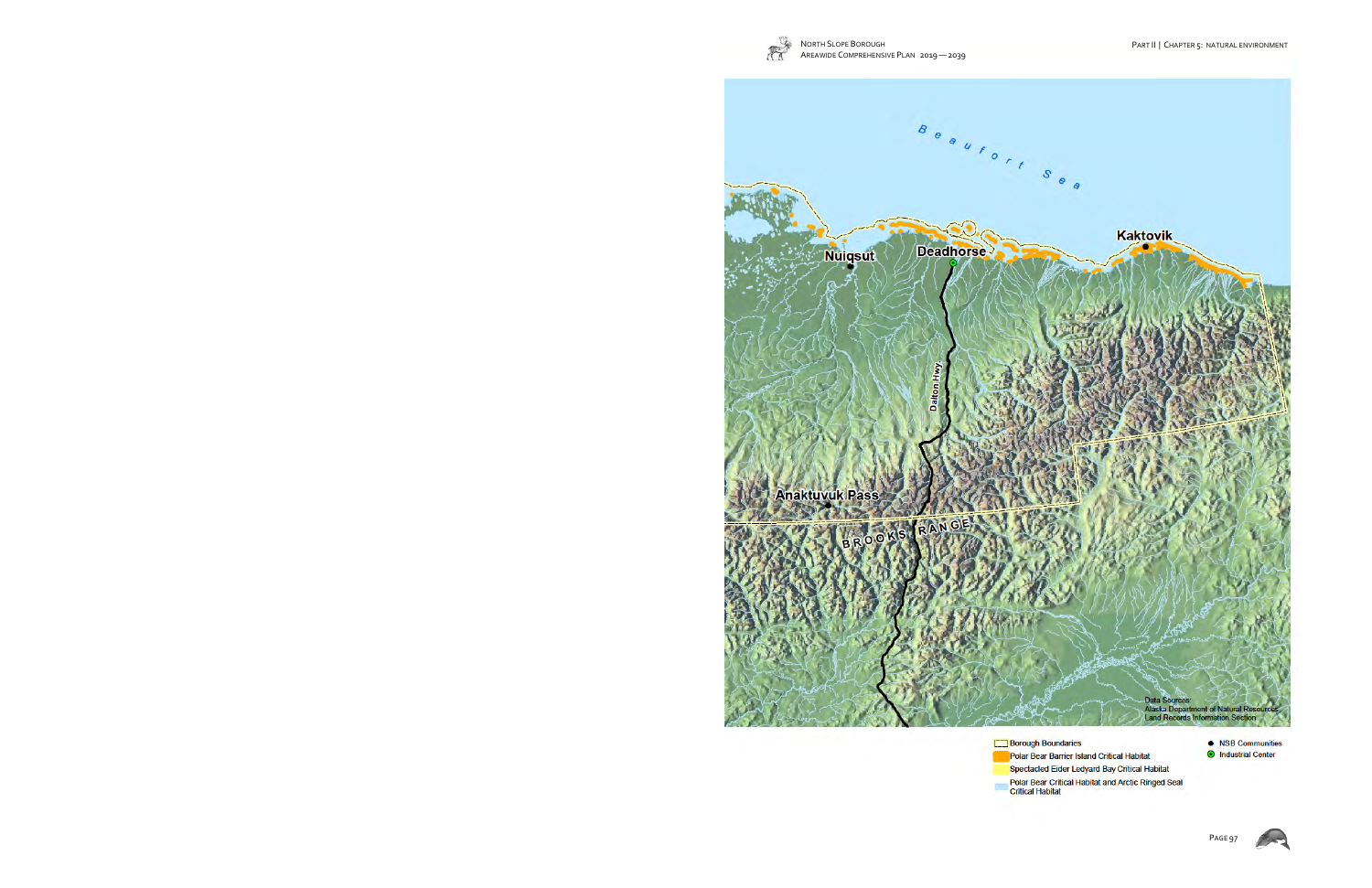## CLIMATE CHANGE AND **SUSTAINABILITY**

The cold and frozen Arctic environment is extremely susceptible to warming temperatures. Climate change is faster and more severe in the Arctic than in other parts of the world, and the Arctic is warming at a rate of almost twice the global average. $125$  Changes in sea ice coverage are one of the most drastic ways to see the impact of warming global temperatures. September is historically when sea ice is at a minimum, and satellite observations taken since 1979 show that September Arctic sea ice is now declining at a rate of 13.2 percent per decade.<sup>[126](#page-14-1)</sup> Diminishing sea ice can further exacerbate climate change as areas of open water are exposed which can absorb more heat from the sun.

Several decades ago shore-fast ice absorbed energy of the waves along the Chukchi and Beaufort Sea coastlines. Summer sea ice retreat has led to longer open water seasons, making the Alaskan Arctic coastline more vulnerable to erosion.<sup>[127](#page-14-2)</sup> During fall, the prime storm season, the coastline is exposed and warm waves reaching the NSB coastline erode cliffs of once-frozen soil into the sea.<sup>[128](#page-14-3)</sup> Roads, homes, and infrastructure along the coastline is at risk during each storm, and damages do to eroding coastline

can be costly to the NSB and dangerous to residents. In 2018, the U.S. Army Corps of Engineers (USACE) published a Draft Coastal Erosion Feasibility Study for Utqiaġvik, noting that frequent and severe coastal storms threaten public health and safety, the economy, over \$1 billion of critical infrastructure, access to subsistence areas, and cultural and historical resources.[129](#page-14-4)

The rolling tundra of the NSB, a complex of lakes, streams and wetlands, is underlain by permafrost. A warming climate contributes to the thawing of this permafrost which can have many detrimental effects. Melting permafrost under NSB communities results in land subsidence, which can create sink holes and damage infrastructure. Underground ice cellars have been damaged or have failed entirely. Ice cellars are used traditionally to store harvested subsistence foods and are passed down in families for generations. Damaged and failing ice cellars threaten both food security and safety.<sup>[130](#page-14-5)</sup> Melting permafrost also carries sediment into fresh water, where increased sediment load can make rivers and lakes wider and shallower. Riverine erosion occurs mostly in the spring when ice scouring, snow melt off, and bank slumping following thaw occurs.<sup>[131](#page-14-6)</sup> Additionally, melting permafrost releases additional carbon

<span id="page-14-6"></span><span id="page-14-5"></span><sup>500. 130</sup> Alaska Native Tribal Health Consortium (ANTHC) Center for Climate and Health. 2010. *Climate Change in Point Hope, Alaska: Strategies for*  Community Health. www.cidrap.umn.edu/sites/default/files/public/php/26952/Climate%20Change%20HIA%20Report Point%20Hope 0.pdf.<br><sup>131</sup> North Slope Borough. 2017. Atgasuk Comprehensive Plan 2017 - 2037. Prepared for the North UMIAQ Environmental. www.north-slope.org/assets/images/uploads/ATQ\_Adopted\_Comprehensive\_Plan.pdf.



<span id="page-14-0"></span><sup>125</sup> Khachatoorian, Travis. 2017. KTUU Anchorage. *Alaska Warming Twice as Fast as Global Average.* [www.ktuu.com/content/news/Leaked](http://www.ktuu.com/content/news/Leaked-climate-change-report-outlines--439353963.html)climate-change-report-outlines--439353963.html.<br><sup>126</sup> NASA Global Climate Change. 2017. Arctic Sea Ice Minimum. [https://climate.nasa.gov/vital-signs/arctic-sea-ice/.](https://climate.nasa.gov/vital-signs/arctic-sea-ice/)<br><sup>127</sup> Khachatoorian, Travis. 2017. KTUU Anchorage. Alask

<span id="page-14-1"></span>

<span id="page-14-2"></span>

<span id="page-14-3"></span>climate-change-report-outlines--439353963.html.<br><sup>128</sup> Thompson, Andrea. 2017. Alaska's Coast Is Vanishing, 1 Storm at a Time. [www.scientificamerican.com/article/alaskas-coast-is-vanishing-1](http://www.scientificamerican.com/article/alaskas-coast-is-vanishing-1-storm-at-a-time/) [storm-at-a-time/.](http://www.scientificamerican.com/article/alaskas-coast-is-vanishing-1-storm-at-a-time/) 129 U.S. Army Corps of Engineers. Alaska District. 2018. *Barrow, Alaska Coastal Erosion Draft Feasibility Report.* Sept. 6, 2018.

<span id="page-14-4"></span>www.poa.usace.army.mil/Portals/34/docs/civilworks/publicreview/BarrowDraftFeasibilityReportwithAppendices.pdf?ver=2018-09-06-175056-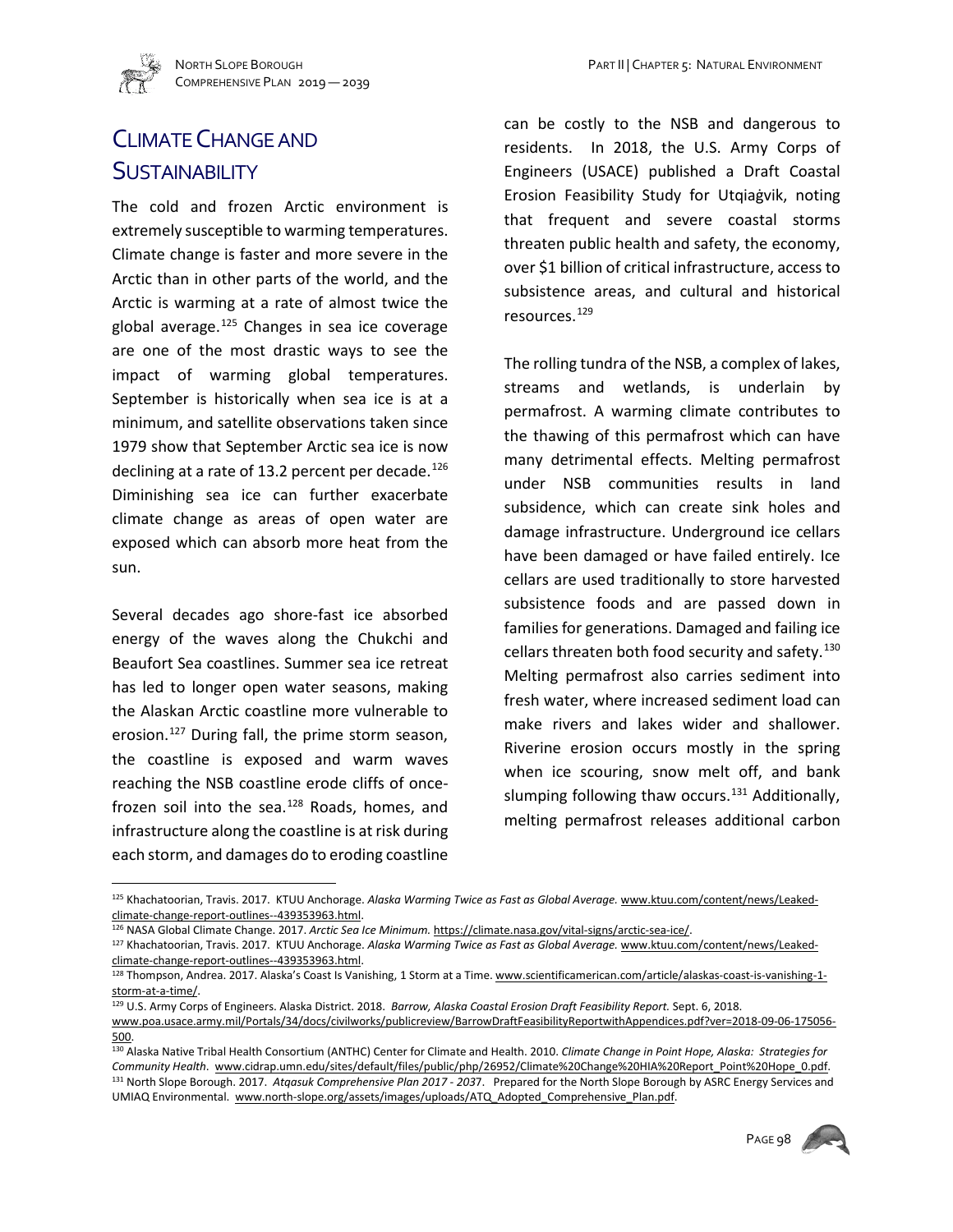

dioxide and methane into the atmosphere, resulting in additional warming.[132](#page-15-0) 

Warming trends have spurred responses by plant and animal life as they accommodate earlier snowmelt, lake ice thaw, and plant growth. Many migratory species arrive to their Arctic summer grounds several days earlier in spring than recorded in the 1970s. Scientists expect these trends to continue.<sup>[133](#page-15-1)</sup>

A warming climate allows shrubs and woody vegetation to expand into the tundra,

sometimes replacing lichens and other established tundra vegetation. Loss of lichens can be detrimental to caribou populations, and caribou may change migration patterns or decline in abundance due to changing vegetation. Caribou are a critical subsistence food source on the North Slope, and also provide food to predators such as bears and wolves. [134](#page-15-2) Vegetation changes caused by climate change such as introduction of invasive or other nonnative species can have ecosystem-wide impacts.

## COMMUNITY INPUT, FINDINGS, NEEDS, AND CHALLENGES

Residents of all villages have continually expressed the natural beauty of the North Slope. It not only provides abundantly for subsistence lifestyle but also is a planning of exorbitant beauty. Outreach for the comprehensive plans have indicated that protecting the natural environmental from climate change and to protect subsistence resources – both land and sea.

Environmental and concerns identified by workshop participants are provided in Chapter 2 and listed below:

- Climate change effects on subsistence and food security
- Climate change increasing extreme weather events/conditions
- Coastal erosion

<span id="page-15-2"></span>a Warming Climate. https://alaska.usgs.gov/science/interdisciplinary science/cae/arctic coastal plain.php.<br><sup>134</sup> U.S. Environmental Protection Agency. 2017. Climate Impacts in Alaska. https://19january2017snapshot.epa.gov/ impacts-alaska .html.



<span id="page-15-1"></span><span id="page-15-0"></span><sup>&</sup>lt;sup>132</sup> National Snow and Ice Data Center. 2018. Methane and Frozen Ground. [https://nsidc.org/cryosphere/frozenground/methane.html.](https://nsidc.org/cryosphere/frozenground/methane.html)<br><sup>133</sup> U.S. Department of the Interior. U.S. Geological Survey. 2016. Measuring and Forecasti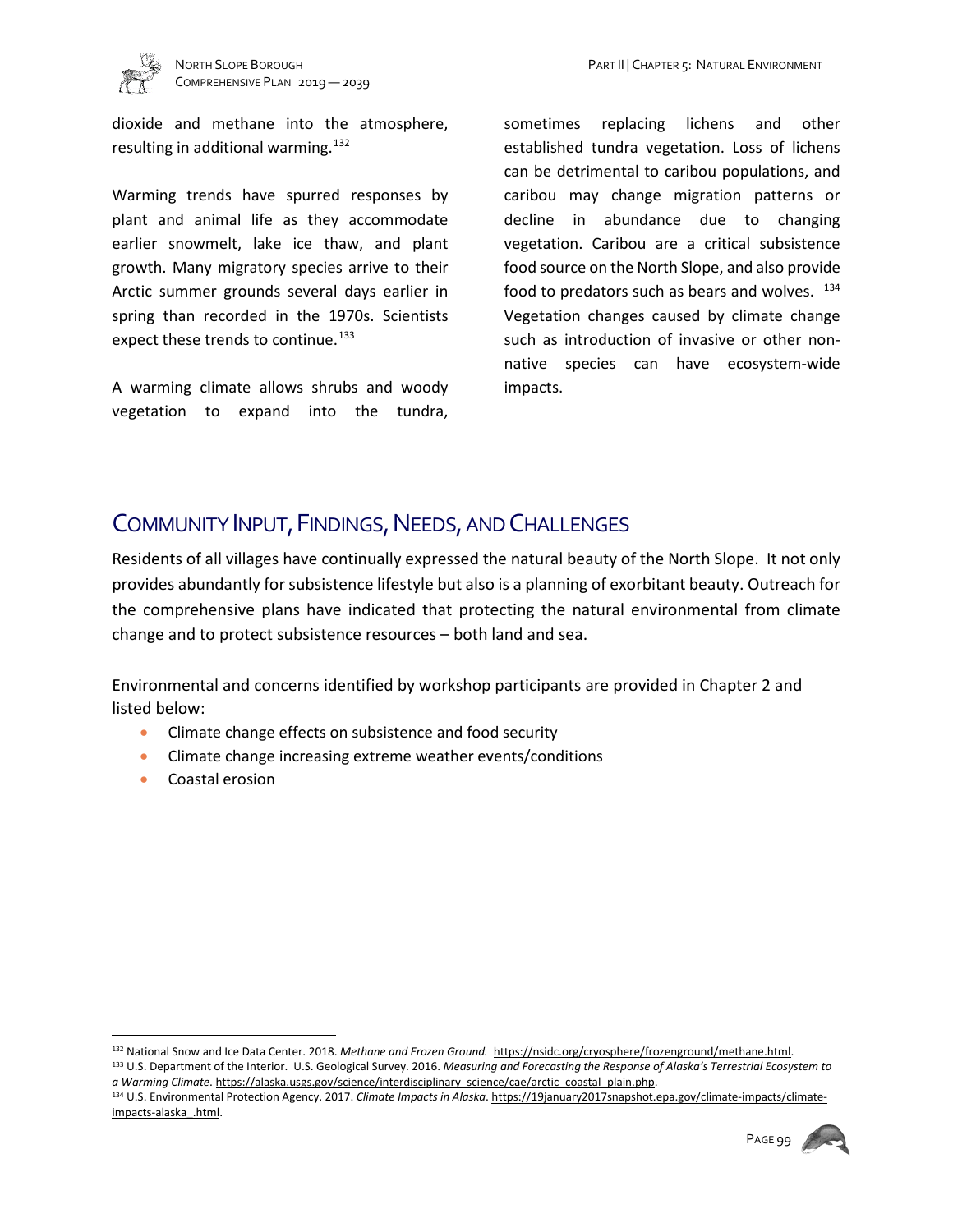

#### Additional issues

- Failing ice cellars
- Subsidence
- Potential damage to high value wetlands
- Accelerated permafrost melt from exposed bluffs
- Air quality, particularly near Prudhoe Bay oilfields
- Protection of endangered and threatened species and their habitats
- Diminished near shore sea ice
- Invasive species resulting from climate change
- Infrastructure at risk due to climate change and environmental factors
- Migratory changes

#### **Findings**

Air quality and water quality is generally good throughout the borough.

Quality of life, which includes environmental quality, is an increasingly important criterion in private sector economic investment decisions.

Climate change is affecting in the arctic dramatically.

#### **Needs & Challenges**

Ice cellars are failing, creating food security concerns.

Potential air pollution may not be well monitored or within the control of the local government or the North Slope Borough.

Climate change poses a significant challenge to the region – from increased marine traffic, changes in weather patterns, diminishing sea ice, and changing migration routes.

More advanced testing techniques may identify newly recognized contaminants, which may be present in village water sources. Subsidence poses a significant issue to

infrastructure in several villages.